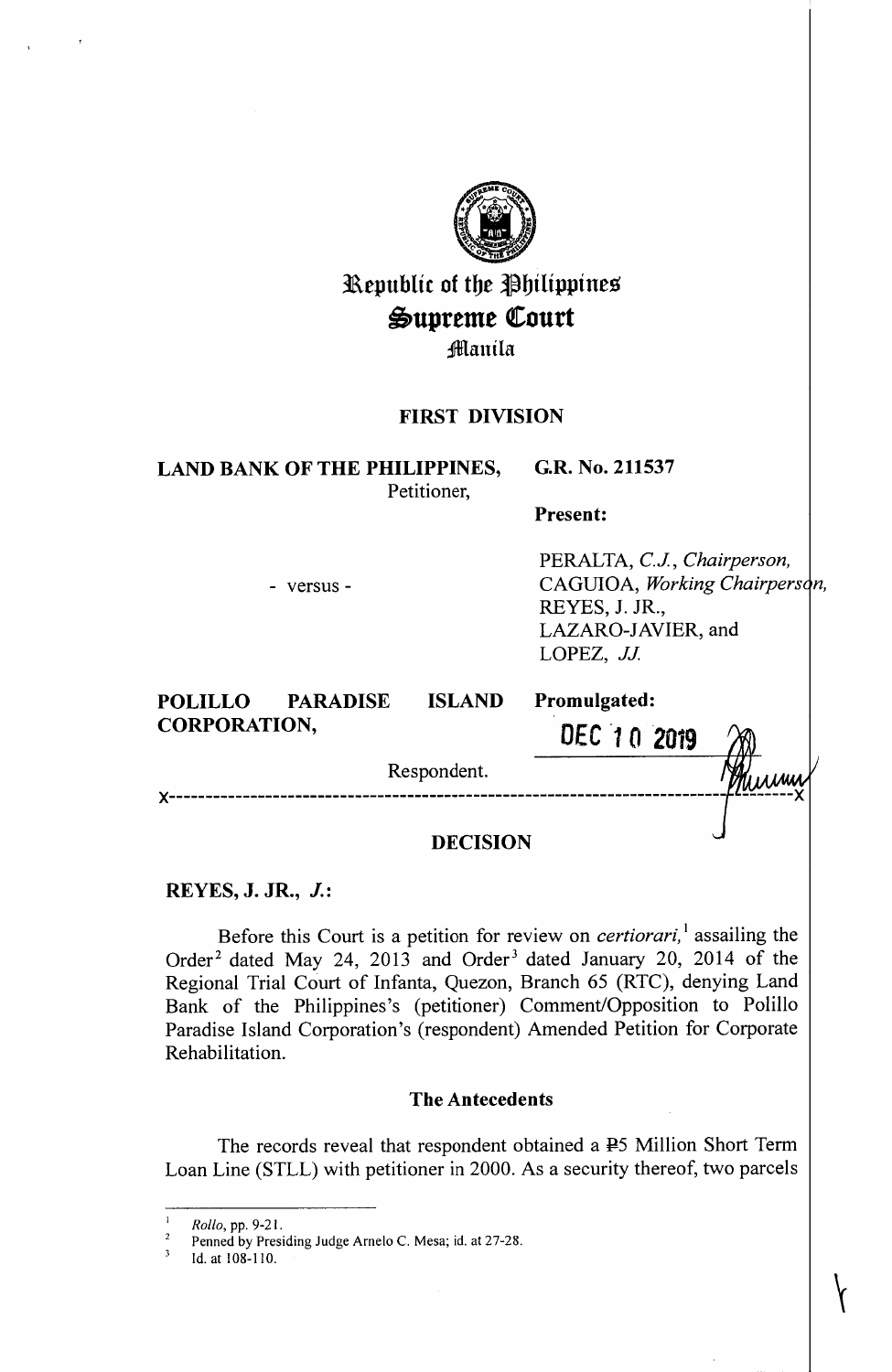$\left| \right|$ 

of land covered by Transfer Certificate of Title (TCT) No. T-18198 and Original Certificate of Title (OCT) No. P-12935. TCT No. T-18198 was registered in the name of Aimee and Chris Almeda while OCT No. P-12935 was registered in the name of Aimee Almeda.<sup>4</sup> Said loan was used as additional working capital of its hotel business.<sup>5</sup>

On February 13, 2001, petitioner approved the request of respondent for the conversion of its STLL into a 5-year term loan. Not only was such request but also an additional  $\mathbb{P}1.2$  Million STLL was granted.<sup>6</sup>

Several restructurings were had anent the account of respondent with petitioner. Despite such, however, respondent failed to pay its loan obligation. Thus, on June 24, 2011, petitioner was constrained to file a petition for extrajudicial foreclosure of the mortgaged properties.<sup>7</sup> Subsequently, the mortgaged properties (subject properties) were sold in the amount of P11,161,047.12, wherein petitioner emerged as the highest bidder.<sup>8</sup> A Certificate of Sale<sup>9</sup> was issued and registered before the Registry of Deeds on August 22, 2011.

As the respondent failed to redeem said properties within the redemption period, petitioner consolidated its title over the subject properties. Thus, on November 19, 2012, the Register of Deeds of Infanta, Quezon cancelled TCT No. T-18198 and OCT No. P-12935, and in lieu thereof, issued TCT Nos. 067-2012000395 and 067-20122000396, respectively, in the name of petitioner. $10$ 

Allegedly, respondent filed a petition for corporate rehabilitation<sup>11</sup> on August 17, 2012. It asserted that its financial viability was greatly affected as the Province of Quezon was devastated by the typhoon and flood, resulting in the cancellation of functions and decline in room occupancy; and by the global crisis in 2008. As the decrease in financial revenues deprived it of enough cash flow to service payment of its debts, respondent insisted that rehabilitation is the only viable option for it to continue its operations and settle its liabilities.

In an Order<sup>12</sup> dated August 25, 2012, the RTC dismissed the petition for lack of merit. It took note that there is nothing left to be rehabilitated considering that the subject properties subject of the foreclosure sale comprise the bulk of respondent's assets.

Id. at 12.

<sup>4</sup>Id. at 11. 5

Id. at 31.  $6$  Id.

<sup>7</sup>Id. at 11.

Id.

 $9$  Id. at 116-119.

 $\frac{11}{12}$  Id. at 206-218.<br>Id. at 224-227.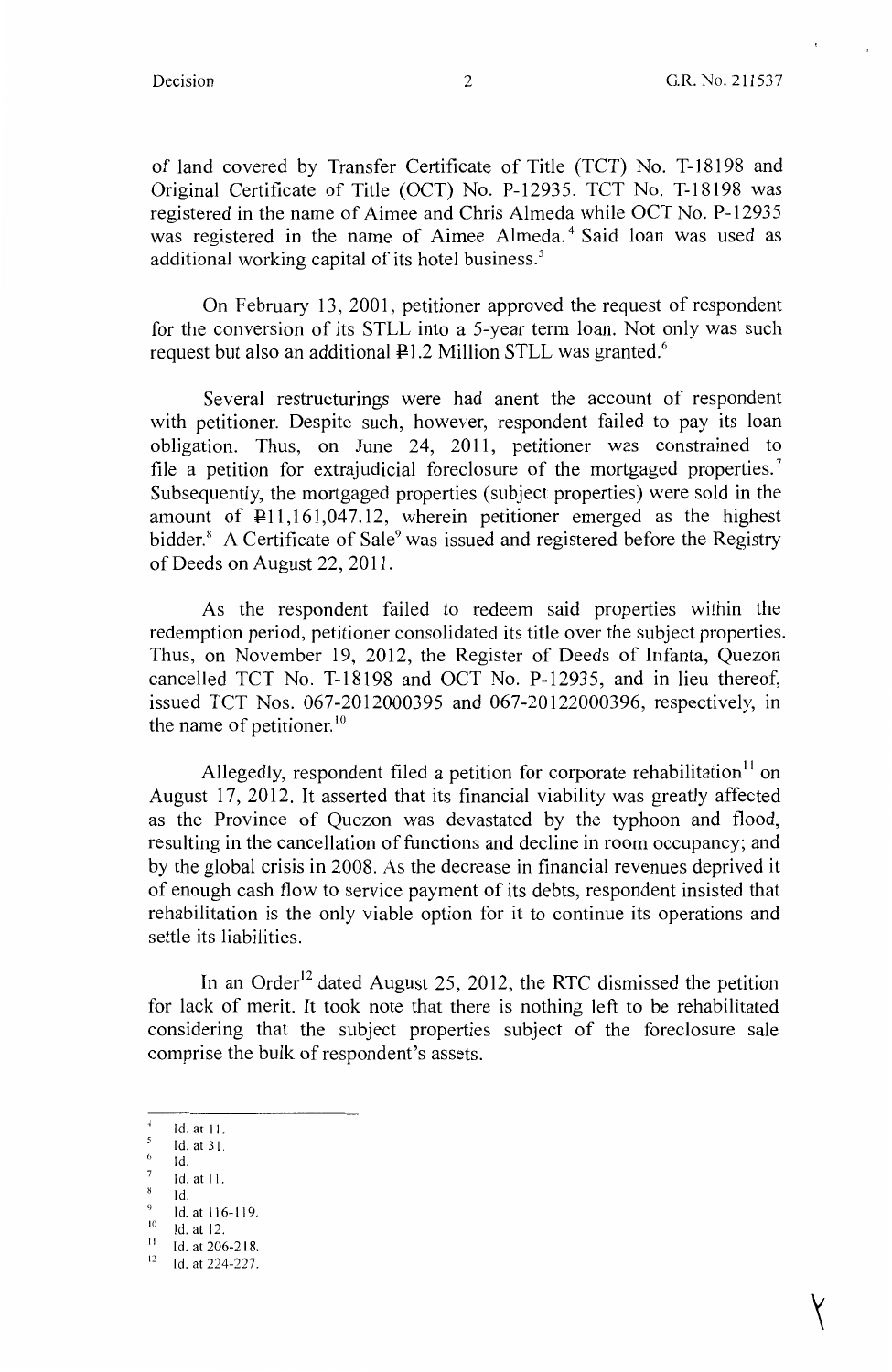$\tilde{1}$ 

On October 12, 2012, respondent filed an amended petition<sup>13</sup> for corporate rehabilitation, invoking the application of Republic Act No. 10142 or the Financial Rehabilitation and Insolvency Act of 2010 (FRIA).

After finding the petition sufficient in form and in substance, the RTC granted the same in an Order<sup>14</sup> dated January 8, 2013 and accordingly issued a Commencement/Suspension Order<sup>15</sup> dated January 11, 2013. Said Order directed the following measures:

Furthermore, a Stay or Suspension Order is likewise issued ordering the following, to wit[:]

> 1. [S]uspending all actions or proceedings, in court or otherwise, for the enforcement of claims against the debtor;

> 2. [S]uspending all actions to enforce any judgment, attachment or other provisional remedies against the debtor;

3. (P]rohibiting the debtor from selling, encumbering, transferring or disposing in any manner any of its properties except in the ordinary course of business; and

4. [P]rohibiting the debtor from making any payment of its liabilities outstanding as of the commencement date except as may be provided herein.

SO ORDERED.<sup>16</sup>

Alleging that it was not notified of the petition and surprised to receive the January 11, 2013 Order only on January 18, 2013, petitioner filed its Opposition to or Comment on the Amended Petition.<sup>17</sup> Essentially, petitioner alleged that it is no longer a creditor of respondent in view of the consolidation of the ownership of the subject properties in its name following the extrajudicial foreclosure sale; therefore, relieving respondent of any liability arising from the loan it previously obtained from it. As such, the proceedings concerning the sale of the subject properties is no longer covered by the FRIA.

In an Order<sup>18</sup> dated May 24, 2013, the RTC fortified its earlier order and denied petitioner's opposition.

A Motion for Reconsideration was filed by petitioner, which was denied in an Order<sup>19</sup> dated January 20, 2014. Reckoning the *date of the consolidation of ownership in petitioner's name* as the period as to when the

<sup>&</sup>lt;sup>13</sup> Id. at 29-42.<br><sup>14</sup> Penned by Presiding Judge Arnelo C. Mesa; id. at 126.<br><sup>15</sup> Id. at 127, 129.

Id. at 127-129.

 $^{16}$  Id. at 129.<br><sup>17</sup> Id. at 130-135.

 $18$  Supra note 2.

<sup>&</sup>lt;sup>19</sup> Supra note 3.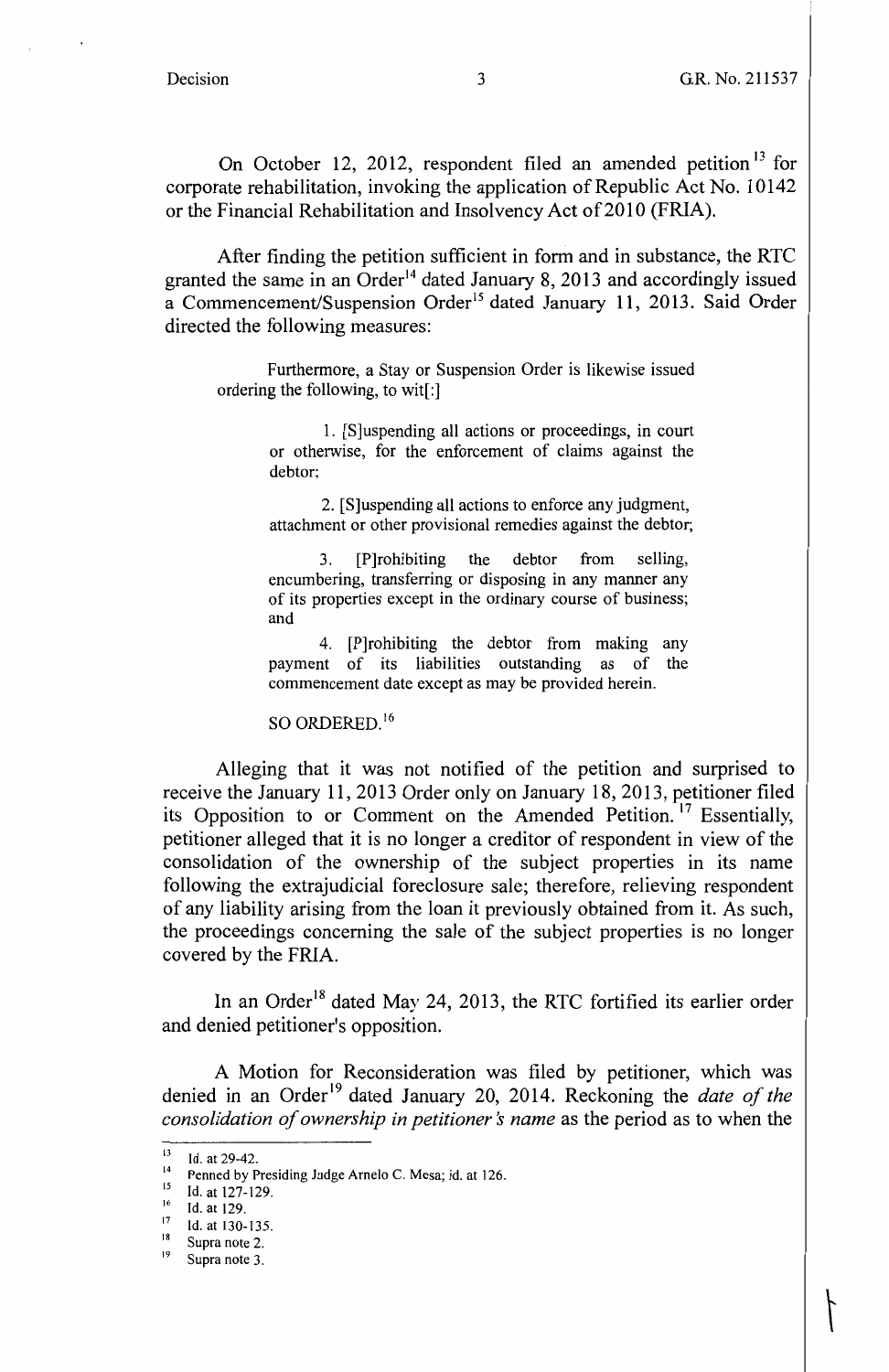$\mathcal{V}$ 

ownership vested, the RTC explained that when such consolidation took place *after* the date of the filing of the amended petition, the same and the proceedings before it are void for being violative of Section  $17^{20}$  of the FRIA since the ownership of the subject properties still lies with the respondent at the time that said petition was filed. At this point, the RTC emphasized that the effects of the Commencement Order, which prohibits or renders null and void the results of any extrajudicial activity or process to seize property after the commencement date, can be reckoned from the date of the filing of the amended petition. Verily, the RTC maintained that the petitioner is still considered as respondent's creditor within the purview of the law.

Aggrieved, petitioner filed this instant petition, impugning the Orders of the RTC. It asserted that the effects of the Commencement Order should not extend to the foreclosed properties already consolidated in its name, considering that the same took place *prior* to the commencement date.

In its comment,  $2^1$  respondent insisted that the consolidation of ownership in the name of petitioner violated the FRIA because the date of the filing of the petition for corporate rehabilitation on August 17, 2012, the reckoning point of the effects of the Commencement Order, precedes such consolidation.

In its reply, $2^2$  petitioner disputed that the date of filing of the petition for corporate rehabilitation is not on August 17, 2012, but on August 22, 2012 as the petition itself bore such mark. Moreover, it alleged that even assuming that the same was filed on August 22, 2012, the reckoning period is on October 18, 2012, which is the date of the filing of the *amended*  petition for corporate rehabilitation. Hence, the commencement date took place *prior* to the filing of the petition.

#### **The Issue**

Summarily, the issue in this case is whether or not the Commencement Order issued by the RTC has the effect of rendering void the foreclosure sale of the subject properties and the effects thereof.

### **The Court's Ruling**

RA No. 10142 or the FRIA defines rehabilitation as the restoration of the debtor to a condition of successful operation and solvency, if it is shown that its continuance of operation is economically feasible and its creditors can recover by way of the present value of payments projected in the plan,

 $20$  (b) prohibit or otherwise serve as the legal basis rendering null and void the results of any extrajudicial activity or process to seize property, sell encumbered property, or otherwise attempt to collection or enforce a claim against the debtor after commencement date unless otherwise allowed in this Act, subject to the provisions of Section 50 hereof;

<sup>&</sup>lt;sup>21</sup> *Rollo*, pp. 176-191.<br><sup>22</sup> Id. at 197-205.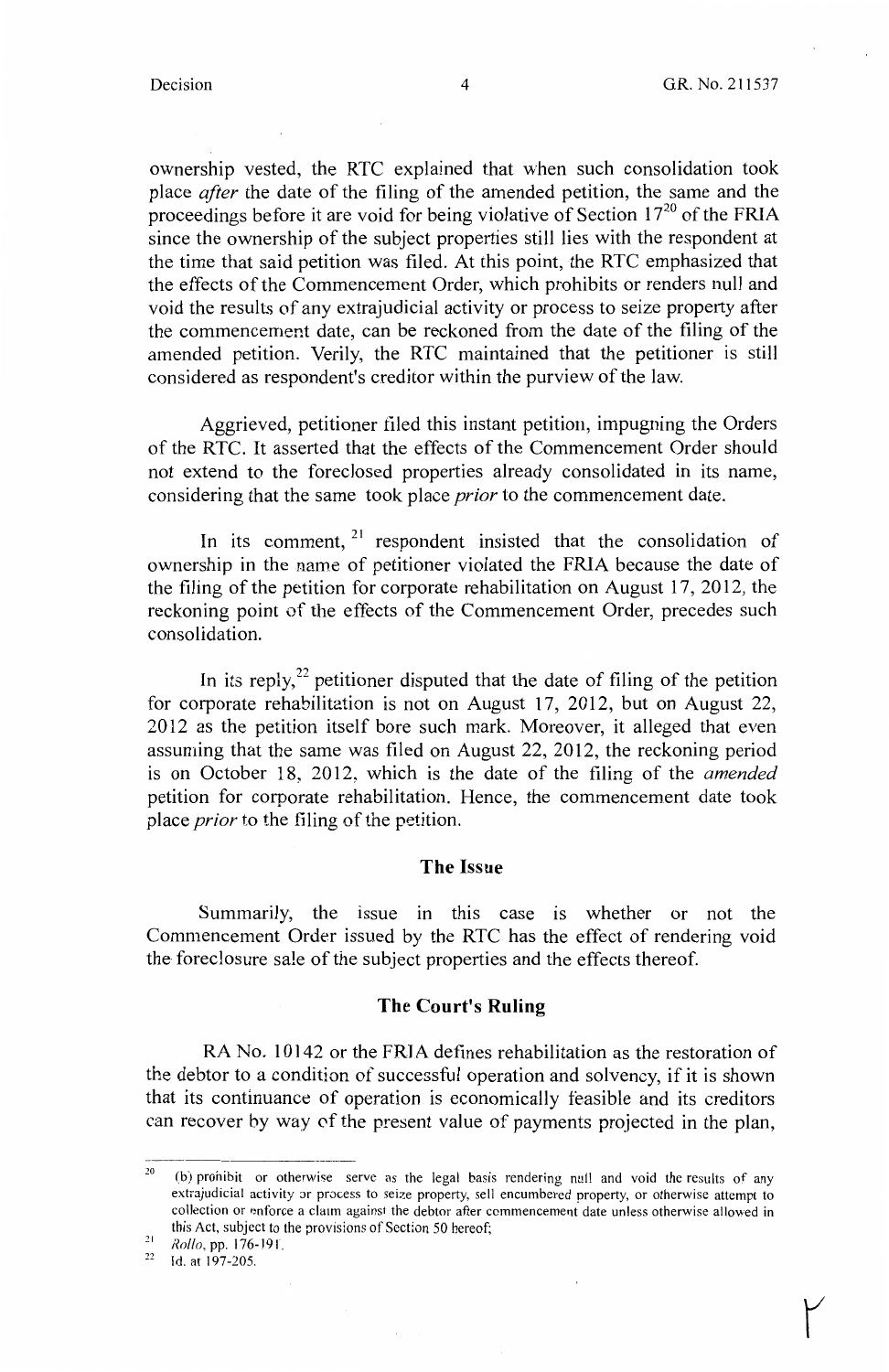$\left| \right|$ 

more if the debtor continues as a going concern than if it is immediately liquidated. $23$ 

Thus, corporate rehabilitation contemplates a continuance of corporate life and activities in an effort to restore and reinstate the corporation to its former position of successful operation and solvency, the purpose being to enable the company to gain a new lease on life and allow its creditors to be paid their claims out of its earnings.<sup>24</sup>

To achieve this end, the rehabilitation court may issue a Commencement Order, which marks the start of the rehabilitation proceedings. The effects of which is stated under Section 17, to wit:

Section 17. *Effects of the Commencement Order.* Unless otherwise provided for in this Act, the court's issuance of a Commencement Order shall, in addition to the effects of a Stay or Suspension Order described in Section 16 hereof:

(a) vest the rehabilitation with all the powers and functions provided for this Act, such as the right to review and obtain records to which the debtor's management and directors have access, including bank accounts or whatever nature of the debtor subject to the approval by the court of the performance bond filed by the rehabilitation receiver;

**(b) prohibit or otherwise serve as the legal basis rendering null and void the results of any extrajudicial activity or process to seize property, sell encumbered property, or otherwise attempt to collect on or enforce a claim against the debtor after commencement date unless otherwise allowed in this Act, subject to the provisions of Section 50 hereof;** 

(c) serve as the legal basis for rendering null and void any set-off after the commencement date of any debt owed to the debtor by any of the debtor's creditors;

( d) serve as the legal basis for rendering null and void the perfection of any lien against the debtor's property after the commencement date; and

(e) consolidate the resolution of all legal proceedings by and against the debtor to the court: Provided, however, That the court may allow the continuation of cases on other courts where the debtor had initiated the suit.

Attempts to seek legal on other resource against the debtor outside these proceedings shall be sufficient to support a finding of indirect contempt of court.

<sup>&</sup>lt;sup>23</sup> Section 4(gg), Republic Act No. 10142.<br><sup>24</sup> *Philippine Asset Growth Two, Inc. v. Fastech Synergy Philippines, Inc.*, 788 Phil. 355, 374 (2016), citing *BPI Family Savings Bank, Inc. v. St. Michael Medical Center, Inc.,* 757 Phil. 251, 264 (2015).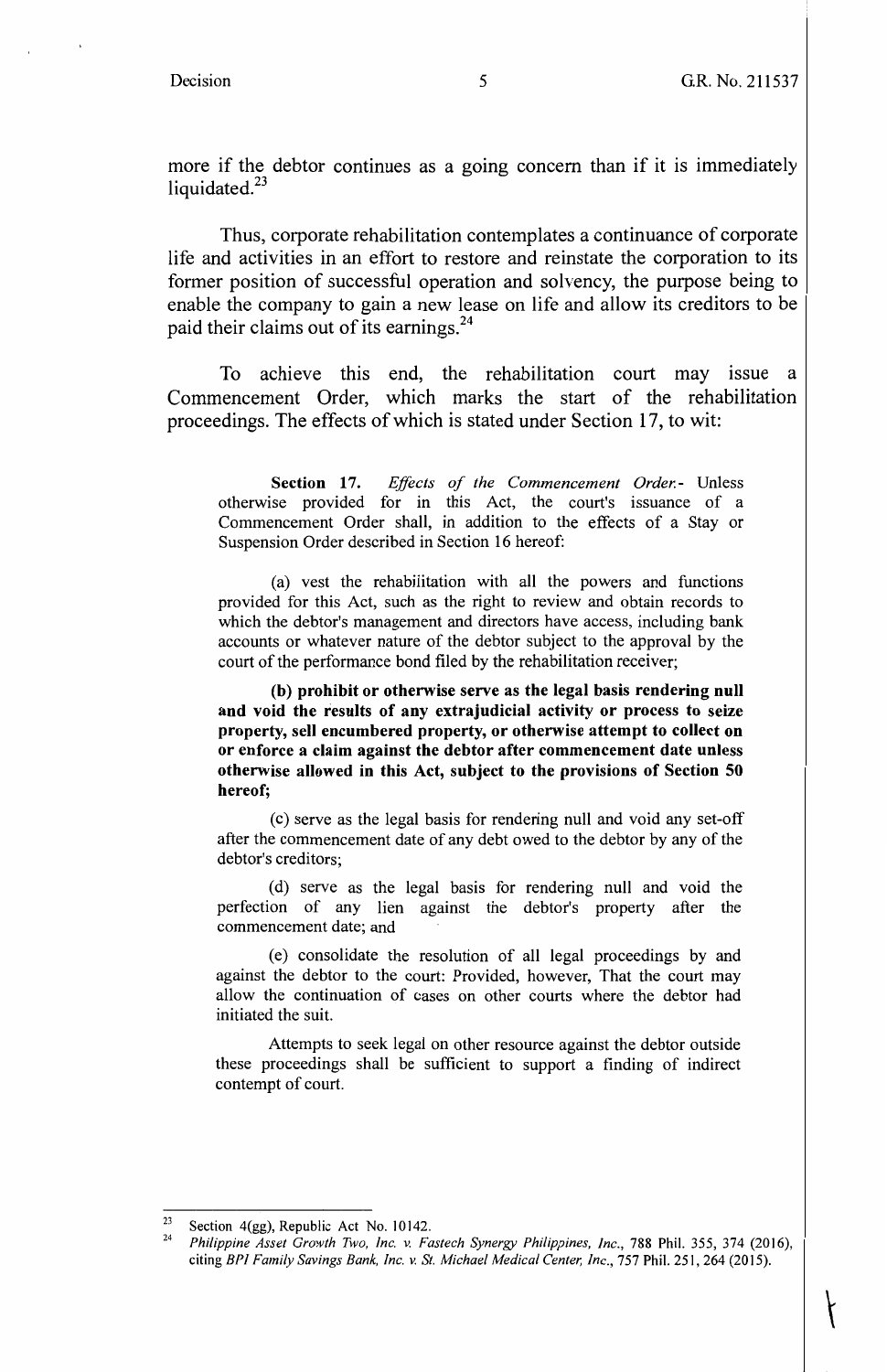$\gamma$ 

The FRIA provides that the effects of the Commencement Order shall be reckoned from the date of the filing of the petition for corporate rehabilitation, be it voluntary or involuntary.<sup>25</sup>

Emphatically, the determination of the *date of the filing of the petition for rehabilitation* is relevant in ascertaining the extent of the legal effects of a Commencement Order. Thus, it becomes imperative to identify the pertinent crucial dates surrounding the petition.

It is undisputed that the Commencement Order was issued on January 11, 2013. As to the date of the filing of the petition, petitioner claimed that the same was filed on August  $17$ , 2012. However, the records reveal otherwise. It is apparent that it was on August 17, 2012 that the petition was prepared by petitioner's counsel, Atty. Rio T. Espiritu; but it was *actually*  filed on August 22, 2012, as evidenced by the rubber stamp of the RTC. Moreover, the Notice of *Lis Pendens* annotated in the titles of the subject properties reads that the petition for corporate rehabilitation was filed before the RTC on August 22, 2012. In deliberately stating an erroneous fact, petitioner's counsel attempted to mislead this Court to advocate the case of its client. Such act is, in absolute terms, a downright violation of a lawyer's duty to act at all times in a manner consistent with the truth.<sup>26</sup>

Be that as it may, petitioner still erred in considering August 2012 as the reckoning point. Significantly, the RTC already dismissed said petition on August 25, 2012 for being bereft of substance. The October 18, 2012 *Amended Petition* is in reality not an amendment to the earlier petition as it was filed only after the RTC dismissed the August 22, 2012 petition. Verily, there was nothing more to amend when the petition had already been dismissed. Likewise, it must be emphasized that it was the October 18, 2012 petition which was granted by the RTC and initiated the rehabilitation proceedings. Thus, the commencement date is reckoned on October 18, 2012.

As the commencement date is ascertained, it is indispensable to discern the period wher. the extrajudicial foreclosure sale and its effects took place as Section 17 of the FRIA extends only to processes which occurred *after* the commencement date.

It is undisputed that Certificate of Sale was issued and registered on August 22, 2011. As such, the last day of the redemption period is on August 22, 2012. The determination of such expiration date is relevant insofar as the ownership of the subject prcperties is concerned. Case law dictates that the purchaser in an extrajudicial foreclosure of real property becomes the absolute owner of the property if no redemption is made within one year

<sup>25</sup>*Commencement date* shall refer to the date en which the court issues the Commencement Order, which shall be retroactive to the date of filing of the petition for voluntary or involuntary proceedings; Section 4(d), Republic Act No. 10142.

<sup>&</sup>lt;sup>26</sup> Adez Realty, Incorporated v. Court of Appeals, 289 Phil. 766, 773 (1992).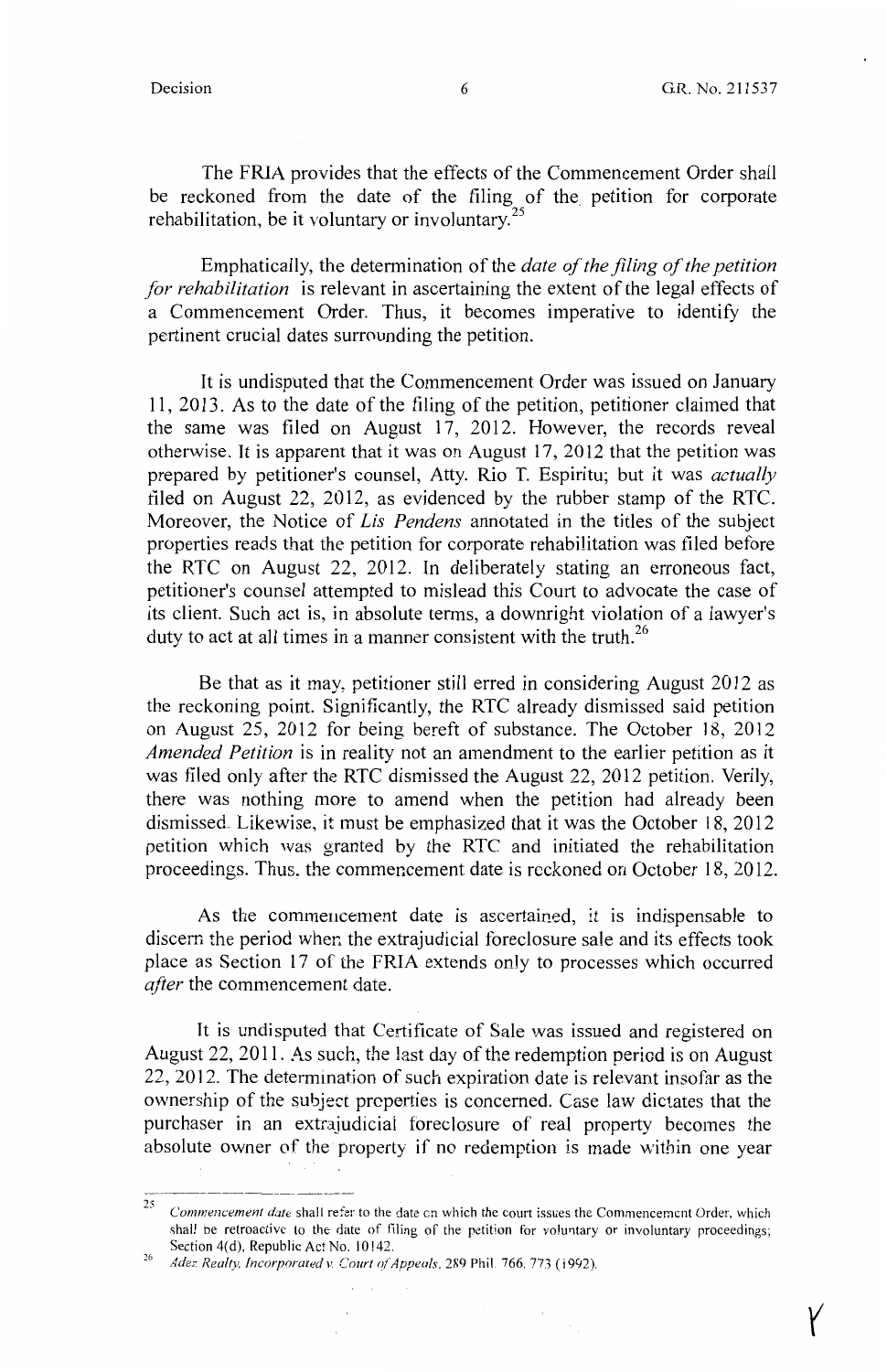### Decision 7 G.R. No. 211537

from the registration of the Certificate of Sale by those entitled to redeem.<sup>27</sup> The consolidation of ownership in the name of the buyer and the issuance of the new certificate of title merely entitles him to possession thereof as a matter of right. Nevertheless, upon the purchase of the property and before the lapse of the redemption period, the buyer is already considered as the owner. In fact, he can demand possession of the land even during the redemption period except that he has to post a bond in accordance with Section 7 of Act No. 3135, as amended.<sup>28</sup>

Hence, in this case, the ownership of the subject properties was vested upon the petitioner on August 22, 2012 as its registered owners failed to redeem the same. Notably, such period *precedes* the filing of the petition for corporate rehabilitation on October 18, 2012.

The effect of such sale is to release the debtor from its outstanding obligation. In fact, petitioner issued a Certification<sup>29</sup> stating that respondent fully paid the same by virtue of the foreclosure sale.

As it is settled that the acquisition of absolute ownership by respondent over the subject properties on August 22, 2012 is *antecedent* to the commencement date or the filing of the petition for corporate rehabilitation on October 18, 2012, the sale of the subject properties is valid. Corollary, petitioner is no longer considered as respondent's creditor.

**WHEREFORE,** premises considered, the instant petition is **GRANTED.** Accordingly, the Orders dated May 24, 2013 and January 20, 2014 of the Regional Trial Court of Infanta, Quezon, Branch 65 are **REVERSED and SET ASIDE.** 

#### **SO ORDERED.**

*/4:* **l::&:ES, JR.**  *U'"'Associate Justice* 

<sup>27</sup>*Spouses Ga/lent, Jr. v. Velasquez,* 784 Phil. 44, 58 (2016). 28 *Okabe* v. *Saturnina,* 742 Phil. I, 12 (2014). 29 *Rollo,* p. 150.